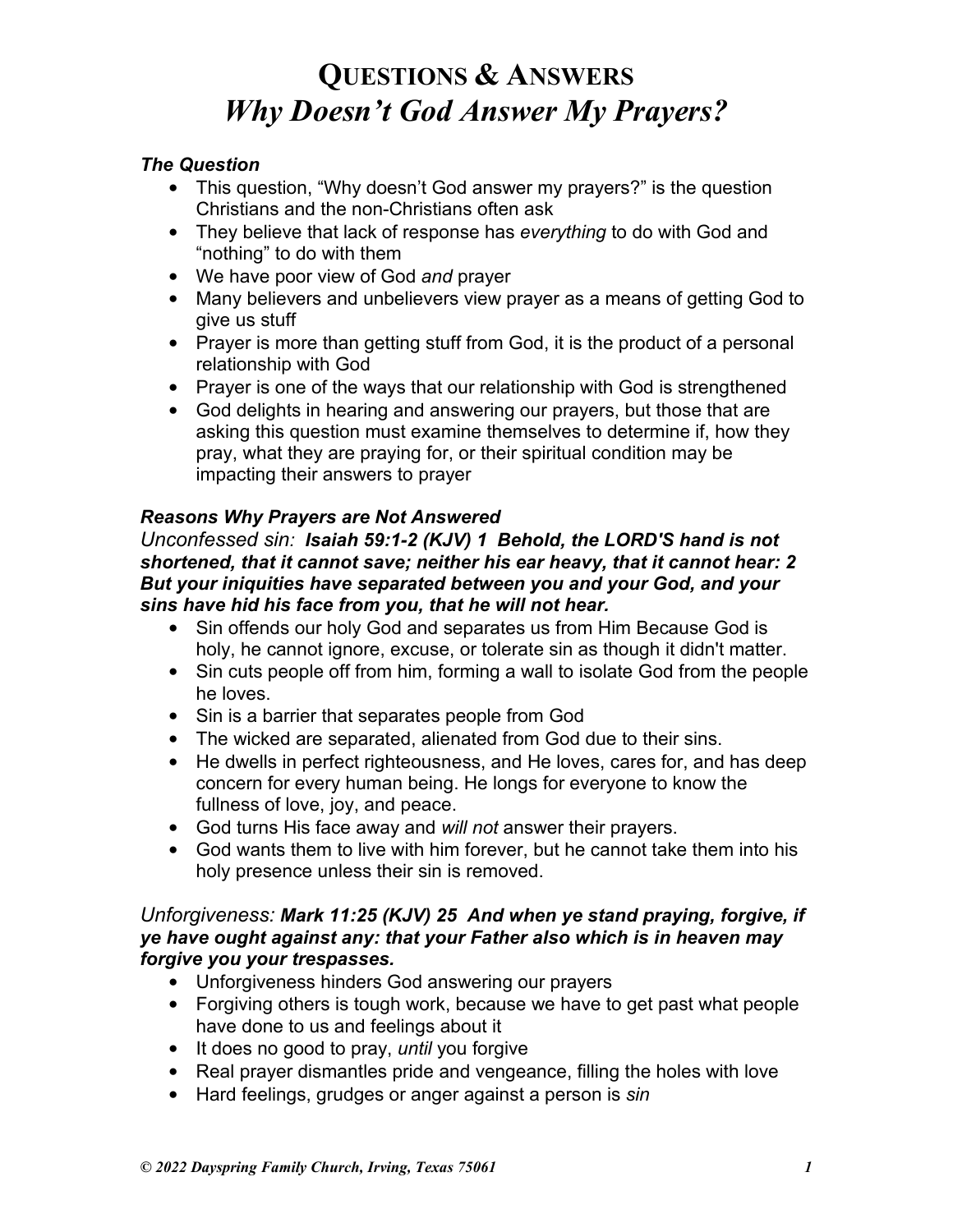# **QUESTIONS & ANSWERS** *Why Doesn't God Answer My Prayers?*

- Let go of hurts, abandon grudges, and forgive others.
- Jesus makes it *real clear*; we can't be forgiven *until* we forgive others

*Unbelief: James 1:6-8 (KJV)6 But let him ask in faith, nothing wavering. For he that wavereth is like a wave of the sea driven with the wind and tossed. 7 For let not that man think that he shall receive any thing of the Lord. 8 A double minded man is unstable in all his ways.*

- When we believe in God's Word, we must stand on it
- If we have divided loyalty, we're not completely convinced that God's way is best
- We waver between faith in God or faith in our feelings
- A double-mined person is like the waves of the sea up and down
- We can't expect anything from God

#### *Wrong Motives: James 4:3 (KJV) 3 Ye ask, and receive not, because ye ask amiss, that ye may consume it upon your lusts.*

- Many prayers are not answered because we pray *amiss*, or we pray with the wrong motives
- The sole purpose of the prayer was to receive an "answer" that gratifies our selfish desires
- Our prayers were not to seek the face of God, but to seek the hand of God
- We're seeking God's blessings so that we can have *more* comfort, enjoyment, better food and clothes, cars, and be accepted and recognized more
- God recognizes when the motives of our prayers are all about what we can gain for ourselves
- There is nothing wrong with wanting a pleasurable life
- As a matter of fact, God gives us good gifts that he wants us to enjoy
- But when our motives are wrong they lead to wrong prayers that God will not answer

#### *The Sovereignty of God: Romans 9:15 (NLT2) 15 For God said to Moses, "I will show mercy to anyone I choose, and I will show compassion to anyone I choose."*

- God is sovereign and He can answer a prayer any way He chooses
- God's mercy is not based on human will or human work, but God extends mercy because He is God
- Human effort does not cause God to favor us, God favors us because He chooses to do so
- While God is sovereign, we must trust that God knows what's best for us

### *Not asking according to God's Will: 1 John 5:14-15 (KJV)*

*14 And this is the confidence that we have in him, that, if we ask any thing according to his will, he heareth us: 15 And if we know that he hear us,*